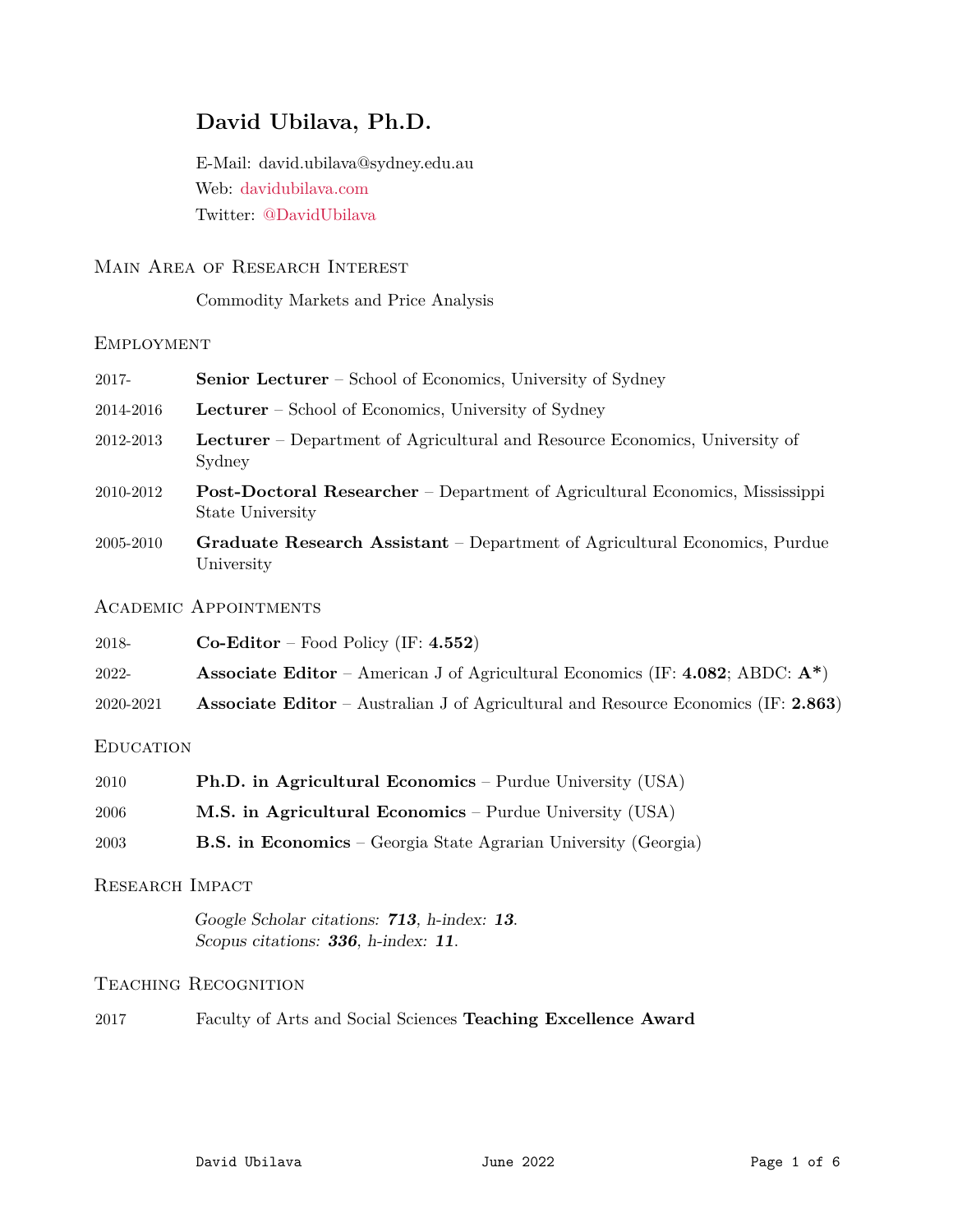#### **RESEARCH**

#### *Journal Articles*

- (21) Hastings, J. V., S. G. Phillips, D. Ubilava, and A. Vasnev (2022). Price Transmission in Conflict–Affected States: Evidence from Cereal Markets of Somalia. *Journal of African Economies* 31(3), 272–291. <https://doi.org/10.1093/jae/ejab012>.
- (20) Ubilava, D. (2022). A Comparison of Multistep Commodity Price Forecasts Using Direct and Iterated Smooth Transition Autoregressive Methods. *Agricultural Economics* (in press). <https://doi.org/10.1111/agec.12707>.
- (19) Angus, S. D., K. Atalay, J. Newton, and D. Ubilava (2021). Geographic Diversity in Economic Publishing. *Journal of Economic Behavior and Organization* 190, 255–262. <https://doi.org/10.1016/j.jebo.2021.08.005>.
- (18) Atalay, K., R. Edwards, S. Schurer, and D. Ubilava (2021). Lives Saved During Economic Downturns: Evidence from Australia. *Health Economics* 30(10), 2452–2467. [https :](https://doi.org/10.1002/hec.4394) [//doi.org/10.1002/hec.4394](https://doi.org/10.1002/hec.4394).
- (17) Ubilava, D., N. B. Villoria, and J. B. Tack (2019). Smooth Transitions Across Latitudes and Longitudes: An Application of a Nonlinear Panel Regression to the Climate–Economics Nexus. *Economics Letters* 182, 114–117. [https://doi.org/10.1016/j.econlet.2019.](https://doi.org/10.1016/j.econlet.2019.06.011) [06.011](https://doi.org/10.1016/j.econlet.2019.06.011).
- (16) Ubilava, D. and M. Abdolrahimi (2019). The El Ni˜no Impact on Maize Yields is Amplified in Lower Income Teleconnected Countries. *Environmental Research Letters* 14, 054008. <https://iopscience.iop.org/article/10.1088/1748-9326/ab0cd0>.
- (15) Ubilava, D. (2019). On the Relationship between Financial Instability and Economic Performance: Stressing the Business of Nonlinear Modelling. *Macroeconomic Dynamics* 23(1), 80–100. <https://doi.org/10.1017/S1365100516001127>.
- (14) Ubilava, D. (2018). The Role of El Ni˜no Southern Oscillation in Commodity Price Movement and Predictability. *American Journal of Agricultural Economics* 100(1), 239–263. <https://doi.org/10.1093/ajae/aax060>.
- (13) Smith, S. C. and D. Ubilava (2017). The El Ni˜no Southern Oscillation and Economic Growth in the Developing World. *Global Environmental Change* 45, 151–164. [https:](https://doi.org/10.1016/j.gloenvcha.2017.05.007) [//doi.org/10.1016/j.gloenvcha.2017.05.007](https://doi.org/10.1016/j.gloenvcha.2017.05.007).
- (12) Ubilava, D. (2017). The ENSO Effect and Asymmetries in Wheat Price Dynamics. *World Development* 96, 490–502. [https://doi.org/10.1016/j.worlddev.2017.03.](https://doi.org/10.1016/j.worlddev.2017.03.031) [031](https://doi.org/10.1016/j.worlddev.2017.03.031).
- (11) Tack, J. B. and D. Ubilava (2015). Climate and Agricultural Risk: Measuring the Effect of ENSO on U.S. Crop Insurance. *Agricultural Economics* 46(2), 245–257. [https://doi.](https://doi.org/10.1111/agec.12154) [org/10.1111/agec.12154](https://doi.org/10.1111/agec.12154).
- (10) Ubilava, D. (2014). El Niño Southern Oscillation and the Fishmeal–Soya Bean Meal Price Ratio: Regime-Dependent Dynamics Revisited. *European Review of Agricultural Economics* 41(4), 583–604. <https://doi.org/10.1093/erae/jbt033>.
- (9) Tack, J. B. and D. Ubilava (2013). The Effect of El Niño Southern Oscillation on U.S. Corn Production and Downside Risk. *Climatic Change* 121(4), 689–700. [https://link.](https://link.springer.com/article/10.1007/s10584-013-0918-x) [springer.com/article/10.1007/s10584-013-0918-x](https://link.springer.com/article/10.1007/s10584-013-0918-x).
- (8) Ubilava, D. and C. G. Helmers (2013). Forecasting ENSO with a Smooth Transition Autoregressive Model. *Environmental Modelling & Software* 40(1), 181–190. [https :](https://doi.org/10.1016/j.envsoft.2012.09.008) [//doi.org/10.1016/j.envsoft.2012.09.008](https://doi.org/10.1016/j.envsoft.2012.09.008).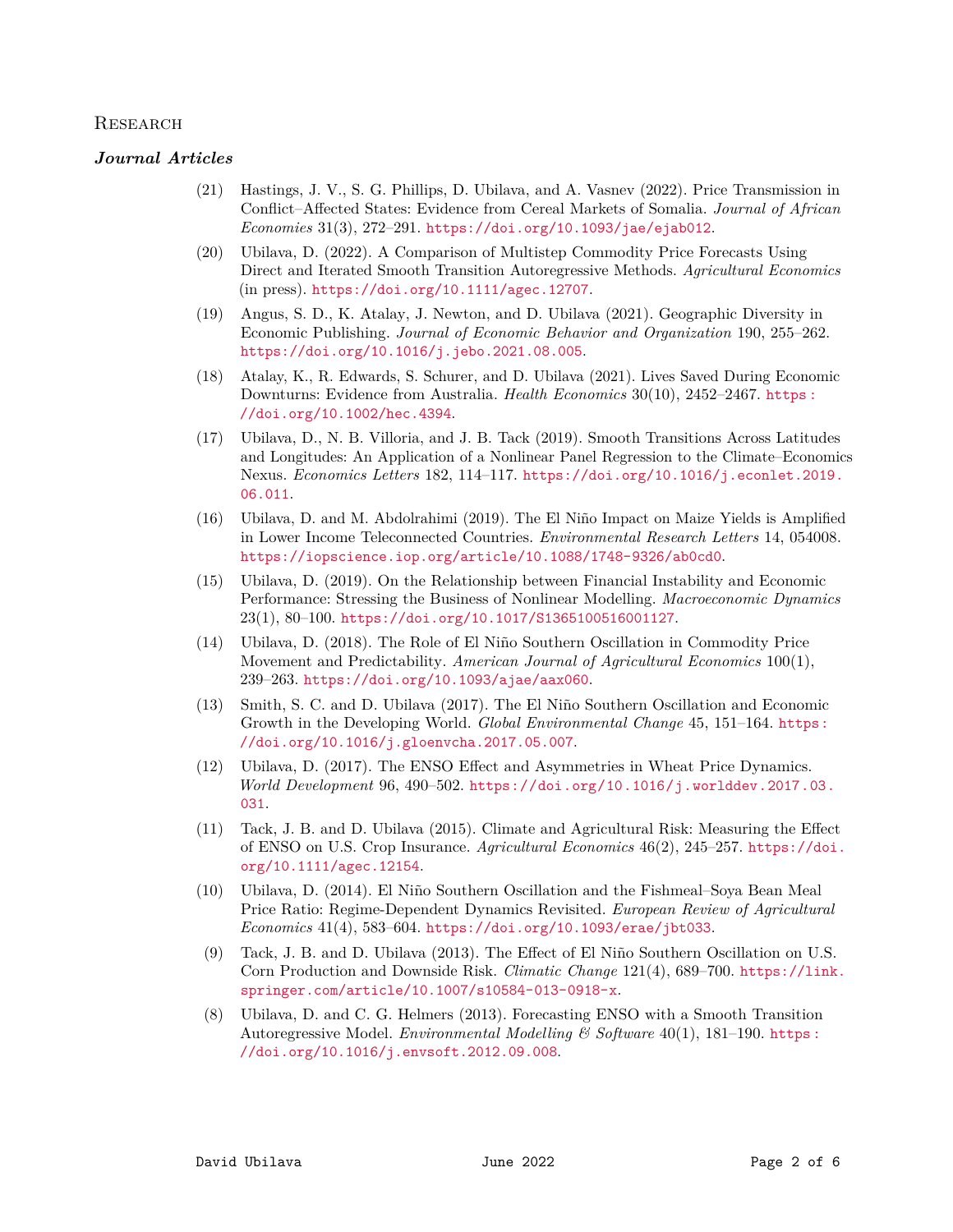- (7) Ubilava, D. and M. T. Holt (2013). El Ni˜no Southern Oscillation and its Effects on World Vegetable Oil Prices: Assessing Asymmetries using Smooth Transition Models. *Australian Journal of Agricultural and Resource Economics* 57(2), 273–297. [https :](https://doi.org/10.1111/j.1467-8489.2012.00616.x) [//doi.org/10.1111/j.1467-8489.2012.00616.x](https://doi.org/10.1111/j.1467-8489.2012.00616.x).
- (6) Ubilava, D. (2012). El Ni˜no, La Ni˜na, and World Coffee Price Dynamics. *Agricultural Economics* 43(1), 17–26. <https://doi.org/10.1111/j.1574-0862.2011.00562.x>.
- (5) Ubilava, D. (2012). Modeling Nonlinearities in the U.S. Soybean-to-Corn Price Ratio: A Smooth Transition Autoregression Approach. *Agribusiness: an International Journal* 28(1), 29–41. <https://doi.org/10.1002/agr.20292>.
- (4) Ubilava, D., B. J. Barnett, K. H. Coble, and A. Harri (2011). The SURE Program and Its Interaction with Other Federal Farm Programs. *Journal of Agricultural and Resource Economics* 36(3), 630–648. [https://jareonline.org/articles/the-sure](https://jareonline.org/articles/the-sure-program-and-its-interaction-with-other-federal-farm-programs/)[program-and-its-interaction-with-other-federal-farm-programs/](https://jareonline.org/articles/the-sure-program-and-its-interaction-with-other-federal-farm-programs/).
- (3) Ubilava, D., K. A. Foster, J. L. Lusk, and T. Nilsson (2011). Differences in Consumer Preferences when Facing Branded versus Non-branded Choices. *Journal of Consumer Behaviour* 10(2), 61–70. <https://doi.org/10.1002/cb.349>.
- (2) Ubilava, D., K. A. Foster, J. L. Lusk, and T. Nilsson (2010). Effects of Income and Social Awareness on Consumer WTP for Social Product Attributes. *Technological Forecasting and Social Change* 77(4), 587–593. [https://doi.org/10.1016/j.techfore.](https://doi.org/10.1016/j.techfore.2009.02.002) [2009.02.002](https://doi.org/10.1016/j.techfore.2009.02.002).
- (1) Ubilava, D. and K. A. Foster (2009). Quality certification vs. product traceability: Consumer preferences for informational attributes of pork in Georgia. *Food Policy* 34(3), 305–310. <https://doi.org/10.1016/j.foodpol.2009.02.002>.

#### *Working Papers*

- (2) Ubilava, D., J. V. Hastings, and K. Atalay (revision requested). *Agricultural Windfalls and the Seasonality of Political Violence in Africa*.
- (1) Ubilava, D., H. G. Valera, and V. O. Pede (in submission). *The Rice Market Reaction to ENSO Shocks*.

#### *Work in Progress*

(1) Ubilava, D. and A. D. Smith (in preparation). *The Signal and the Noise of Short–term Climate Forecasts: Evidence from Grain Futures Markets*.

#### *Research Grants*

| 2022      | Sydney Southeast Asia Centre Collaborative Research Grant (\$AU 18,094; Co-PI) |
|-----------|--------------------------------------------------------------------------------|
| 2017-2018 | FASS Collaborative Research Scheme (\$AU 39,963; Co-PI)                        |
| 2015      | FASS Research Support Scheme (\$AU 7,818)                                      |
| 2014      | FASS Research Incubator (\$AU 4,984)                                           |

#### *Media Appearances*

["Food Prices Are Soaring Faster Than Inflation and Incomes,](https://www.bloomberg.com/news/articles/2021-03-01/inflation-2021-malnutrition-and-hunger-fears-rise-as-food-prices-soar-globally)" *Bloomberg*, 1 March 2021

["Winter Is Coming: La Ni˜na Poised to Storm the Markets,](https://www.wsj.com/articles/winter-is-coming-la-nina-poised-to-storm-the-markets-1450850704)" *The Wall Street Journal*, 23 December 2015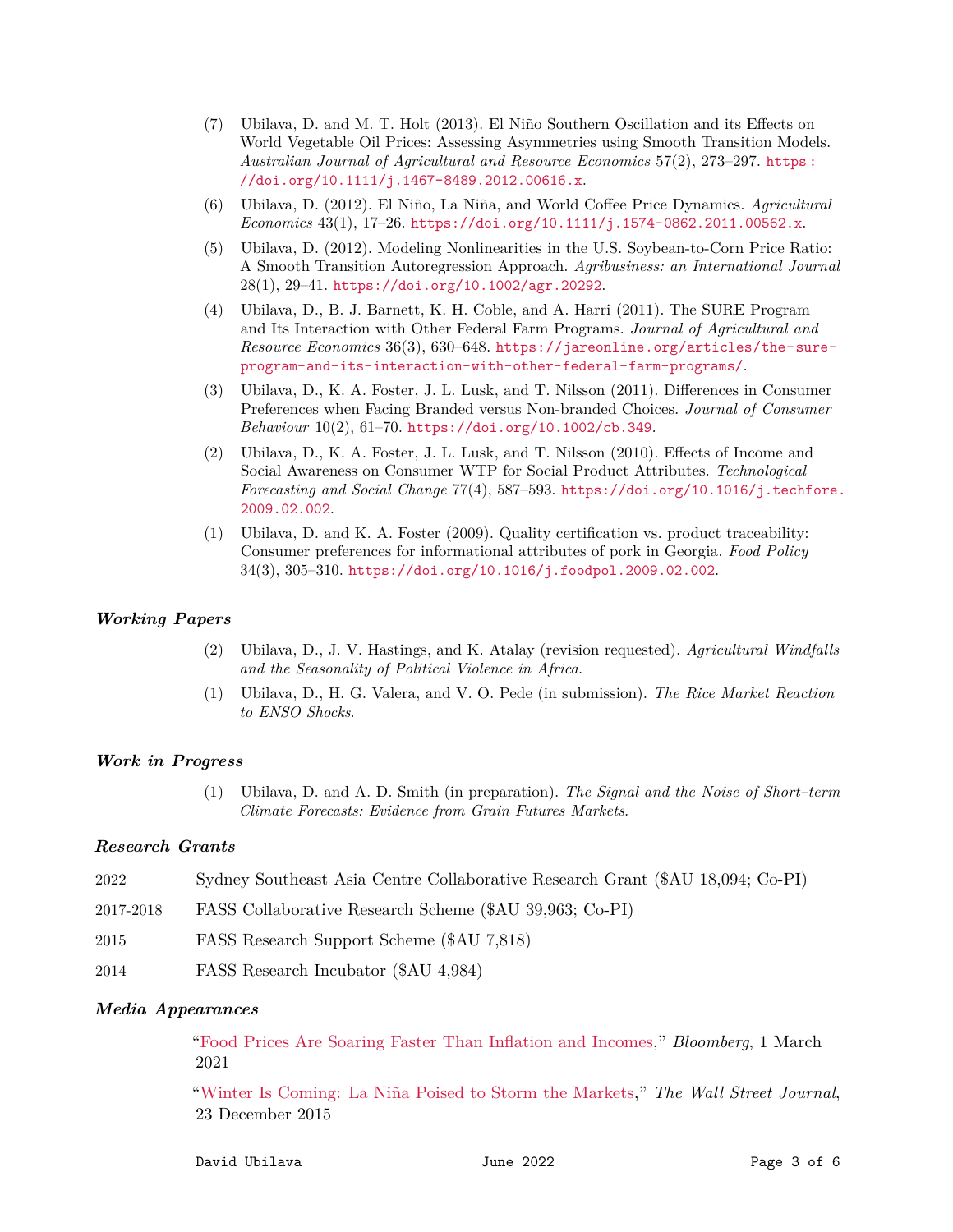## *Popular Writings*

["Higher cereal prices can fuel political violence linked with a harvest season in the](https://voxeu.org/article/rising-cereal-prices-and-political-violence-croplands-africa) [croplands of Africa,](https://voxeu.org/article/rising-cereal-prices-and-political-violence-croplands-africa)" *VoxEU*, 22 May 2022

["Russia's war on Ukraine is driving up wheat prices and threatens global supplies of](https://theconversation.com/russias-war-on-ukraine-is-driving-up-wheat-prices-and-threatens-global-supplies-of-bread-meat-and-eggs-178879) [bread, meat and eggs,](https://theconversation.com/russias-war-on-ukraine-is-driving-up-wheat-prices-and-threatens-global-supplies-of-bread-meat-and-eggs-178879)" *The Conversation*, 15 March 2022

["Editorial boards of leading economics journals show high institutional concentration](https://voxeu.org/article/geographic-diversity-economics-journals-editorial-boards) [and modest geographic diversity,](https://voxeu.org/article/geographic-diversity-economics-journals-editorial-boards)" *VoxEU*, 31 July 2021

["So you think economic downturns cost lives? Our findings show they don't,](https://theconversation.com/so-you-think-economic-downturns-cost-lives-our-findings-show-they-dont-149711)" *The Conversation*, 25 November 2020

["Lives saved during economic downturns: Evidence from Australia,](https://voxeu.org/article/lives-saved-during-economic-downturns)" *VoxEU*, 2 November 2020

### *Invited Seminars and Conference Presentations (\*=virtual)*

| 2022 | *Virginia Tech.                                                                                                                                                                                                                               |
|------|-----------------------------------------------------------------------------------------------------------------------------------------------------------------------------------------------------------------------------------------------|
| 2021 | AAEA 2021 Annual Meeting (*Austin, USA); ESAM 2021 Annual Meeting (*Melbourne,<br>Australia).                                                                                                                                                 |
| 2020 | Strengthening Understanding of the Economic Impacts of Climate Change (*LSE,<br>UK); *Australian National University; International Symposium on Forecasting (*Rio<br>de Janeiro, Brazil); ANZESG 2020 Annual Meeting (Melbourne, Australia). |
| 2019 | 2019 Workshop on Energy Economics (Seoul, Korea); AAEA 2019 Annual Meeting<br>(Atlanta, USA); AARES 2019 Annual Meeting (Melbourne, Australia).                                                                                               |
| 2018 | AAEA 2018 Annual Meeting (Washington DC, USA); ANZESG 2018 Annual Meeting<br>(Brisbane, Australia); AARES 2018 Annual Meeting (Adelaide, Australia).                                                                                          |
| 2017 | Kansas State University; UC Davis; UC Berkeley; Climate Econometrics 2017 Annual<br>Meeting (Oxford, UK).                                                                                                                                     |
| 2016 | Oklahoma State University; University of Illinois; University of Minnesota; AAEA<br>2016 Annual Meeting (Boston, USA); ESAM 2016 Annual Meeting (Sydney, Australia).                                                                          |
| 2015 | University of Adelaide; University of Pretoria; Tbilisi State University; ANZESG 2015<br>Annual Meeting (Brisbane, Australia).                                                                                                                |
| 2014 | Aarhus University; University of New South Wales; USDA/ERS; AAEA 2014 Annual<br>Meeting; IAMO 2014 Forum (Haale, Germany); IIF 2014 International Symposium<br>(Rotterdam, Netherlands).                                                      |
| 2013 | AAEA 2013 Annual Meeting (Washington DC, USA); AARES 2013 Annual Meeting<br>(Sydney, Australia).                                                                                                                                              |
| 2012 | SCC-76 2012 Annual Meeting (Pensacola, USA); SAEA 2012 Annual Meeting (Birmingham,<br>USA).                                                                                                                                                   |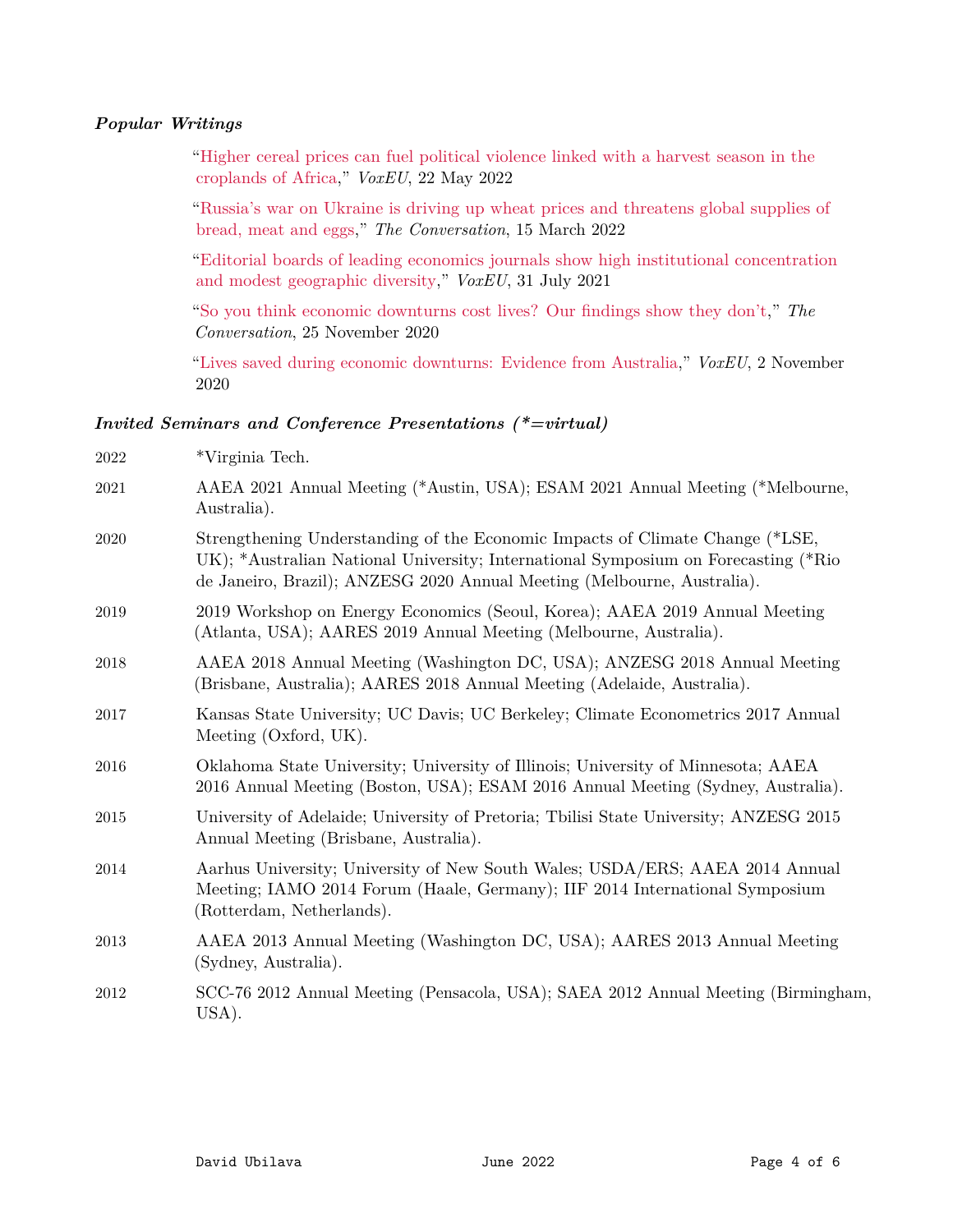# **TEACHING**

## *Current Courses*

- 2021– Introduction to Econometrics
- 2018– Agricultural Markets
- 2013– Forecasting for Economics and Business

## *Previous Courses*

Agribusiness Marketing (2013-2014); Commodity Market and Price Analysis (2015- 2017); Econometric Analysis (2015-2019); Environmental Economics (2016,2019-2021); Industrial Organization (2013-2014,2016); Research Exercises (2012-2013)

## *Supervising*

| 2021      | Blanca Perrin                                              |
|-----------|------------------------------------------------------------|
| 2021      | Timothy Simic                                              |
| 2019      | Blake Velkovski (Honours, Second Class/Division 1)         |
| 2018      | Andrew Gaffney (Honours, First Class/Academic Merit Prize) |
| 2017-     | Maryam Abdolrahimi (PhD)                                   |
| 2014-2017 | Jan Orlowski (PhD)                                         |
| 2014-2016 | Maryam Abdolrahimi (MPhil)                                 |
| 2015      | Sarah Smith (Honours, First Class/University Medal)        |

# Governance, Leadership, and Engagement

## *Editorial Roles*

| 2018-     | <b>Co-Editor, Food Policy</b>                                                                         |
|-----------|-------------------------------------------------------------------------------------------------------|
| 2020-2021 | <b>Associate Editor, Australian Journal of Agricultural and Resource Economics</b>                    |
|           | <i><b>Administrative Roles</b></i>                                                                    |
| 2018-2020 | <b>Chair-Elect/Chair,</b> Econometrics Section, Agricultural & Applied Economics<br>Association       |
| 2017-2018 | <b>Secretary/Treasurer, Econometrics Section, Agricultural &amp; Applied Economics</b><br>Association |
| 2017-2019 | <b>Undergraduate Coordinator</b> , School of Economics, University of Sydney                          |
| 2016-2017 | <b>Seminar Coordinator, School of Economics, University of Sydney</b>                                 |